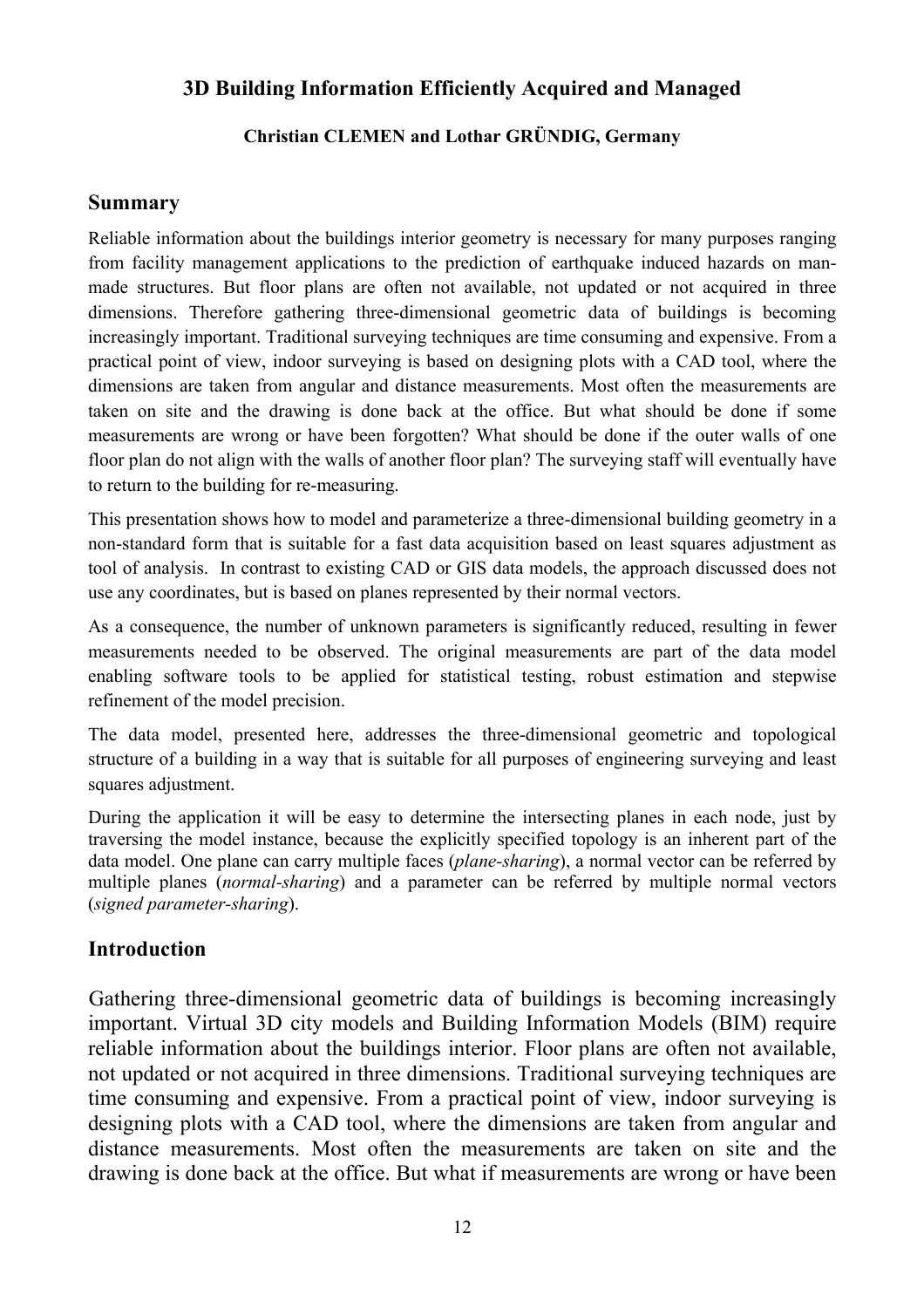forgotten? What if the outer walls of one floor plan do not align with the walls of another floor plan? Probably the surveying staff will then have to return to the building for re-measuring.



**Fig. 1:** Common errors during indoor data capture

This short paper shows how to parameterize a three-dimensional building geometry in a non-standard form that is suitable for fast data acquisition and least squares adjustment. In contrast to existing CAD or GIS data models, the discussed approach does not use any coordinates, but describes planes by their normal vectors (Fig. 2).



**Fig. 2:** a) point representation b) plane representation c) plane intersection

Using this approach, the number of unknowns is significantly reduced, resulting in fewer measurements to be observed. The original measurements are part of the data model enabling the software for statistical testing, robust estimation and stepwise refinement of the model precision.

# **Data model**

The data model addresses the three-dimensional geometric and topological structure of a building in a way that is suitable for engineering surveying and least squares adjustment. For these purposes three main assumptions are made:

Firstly, the model must represent visible and observable parts of a building. Therefore Boundary-Representation with its explicitly specified topology was chosen. [Oosterom 2002] gives several reasons for this decision in context of surveying. Entity types of this domain are: Topological primitives *node*, *edge*, *face*, *solid* and the entity types for the topological orientation *half-edge* and *loop*.

Secondly, *stochastic observations* and *deterministic constraints* are integrated into the data model (Fig.3). This is because surveying engineers solve inverse problems.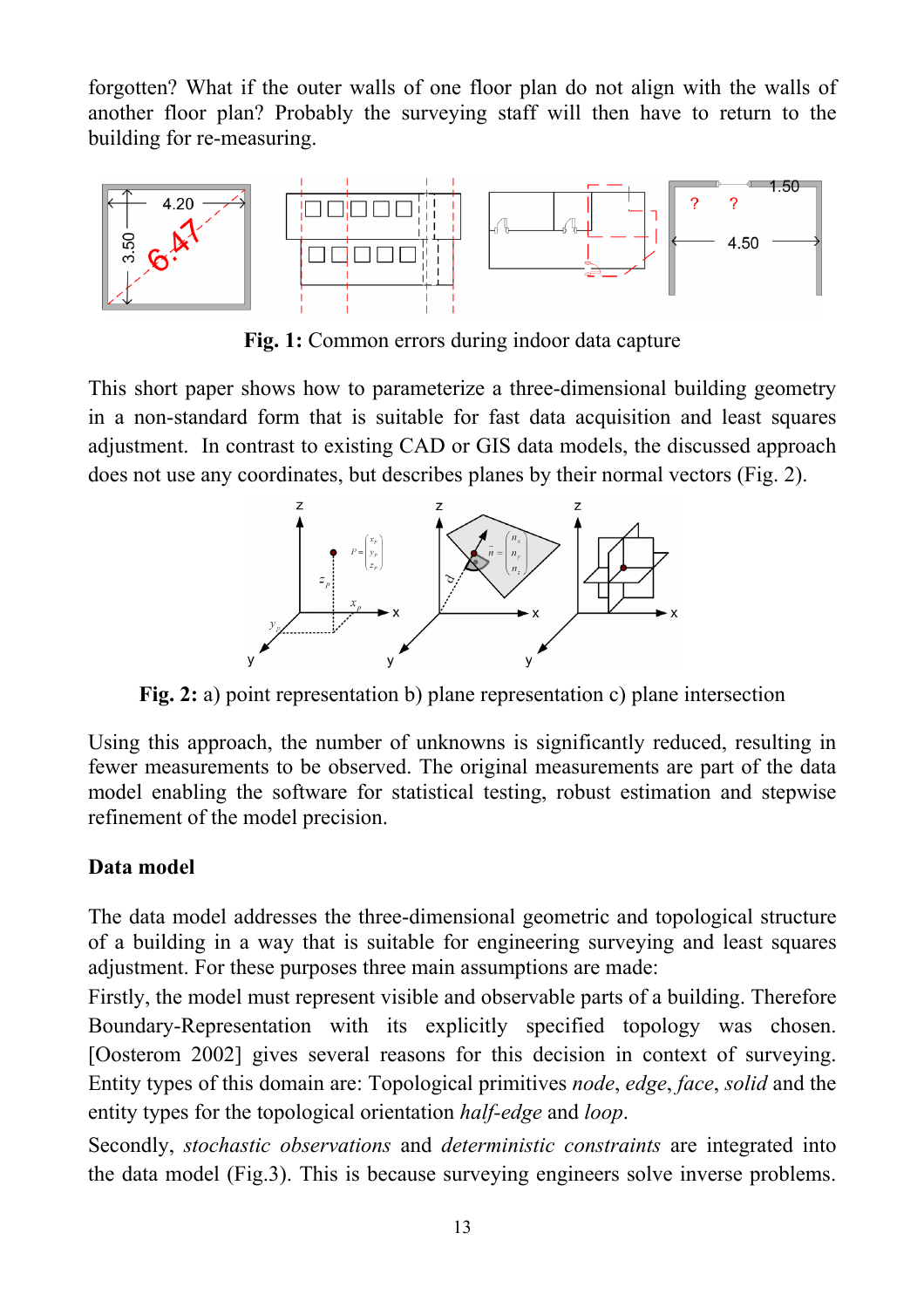An inverse problem is estimating the model parameters from a set of measured data. In the case of indoor surveying the model parameters to be estimated are those describing the building geometry. The data given are measurements gathered with surveying instruments. From the surveying engineer point of view, the parameters of the absolute geometry (secondary data) are derived from the original measurements (primary data). What is the benefit of this approach in everyday engineering life? A stochastically correct parameterisation allows for applying statistical tests during the process of geometric and topological generalisation. Storing the original measurements is robust, since gross errors and poor functional models (EDM offset, scale) remain identifiable.



**Fig. 3:** A plane-based data model for 3D geometry, topology and indoor measurements

Thirdly, geometry is parameterised with planar surfaces [Gründig 2002]. The prevalent method for specifying location is making use of point representation, where every node is attached with three coordinate values  $x, y, z$  in order to specify its position. Additionally, implicit or explicit assumptions are made on planarity, parallelism and perpendicularity of faces [Kazar 2008]. The main idea of the discussed approach is to reduce geometric redundancy by replacing point representation by surface representation. A plane is represented by the *values* of its normal vector *nx,ny,nz* and the orthogonal distance *d* to the origin. This parameterisation is known as the *Hessian Normal Form*: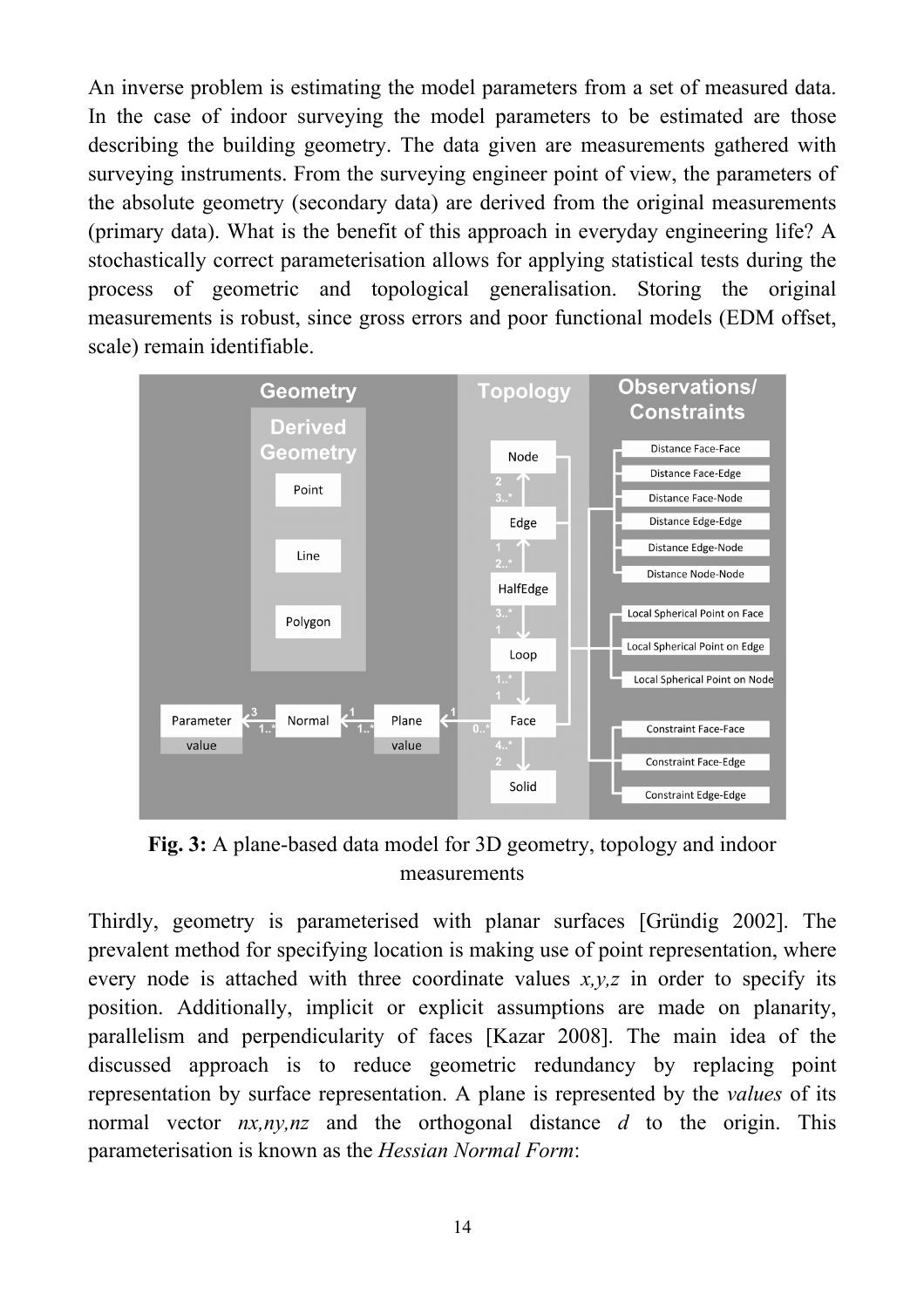$$
nx - d = n_x x + n_y y + n_z z - d = 0 \tag{1}
$$

By traversing the model instance, it is easy to determine the intersecting planes in each node, because the explicitly specified topology is an inherent part of the data model. The point coordinates can be calculated "on demand", solving:

$$
\begin{bmatrix} n_{ix} & n_{iy} & n_{iz} \\ n_{jx} & n_{jy} & n_{jz} \\ n_{kx} & n_{ky} & n_{kz} \end{bmatrix} \begin{bmatrix} x \\ y \\ z \end{bmatrix} = \begin{bmatrix} d_i \\ d_j \\ d_k \end{bmatrix}
$$
 (2)

Similar approaches use half-spaces in order to establish a closed polytope algebra that can be represented with finite digital representation of numbers [Thompson 2008]. Please note that in our model one plane can carry multiple faces (plane-sharing), a normal vector can be referred by multiple planes (normal-sharing) and a parameter can be referred by multiple normal vectors (parameter-sharing).

### **Least Squares Adjustment**

Least Squares Adjustment allows for the integration of redundant measurements. The equations of the general method consist of observations, unknowns and constants. Using adjustment techniques in 3D GIS/CAD the model can be attach by mutually checking measurements/constraints, accuracy properties of measurements and unknown parameters. The resulting geometry is reliable and attached with reasonable accuracy information.

#### **Stochastic Observation Equations**

Stochastic observations or soft constraints do not have to be fulfilled strictly. For parametric adjustment the observations l and the residuals v (noise) are expressed as nonlinear functions of the unknowns x. This domain of information is considered as being stochastic, because the residuals are considered as random variables and are optimized with the Least Squares Adjustment.

One type of observations are distances (Fig. 4). Distances are measured with ruler, measuring tape, laser distance meter or simply by pacing. Although the following functions describe relations between topological primitives, the corresponding geometric representation can be determined easily by navigating through the topologic-geometric data structure.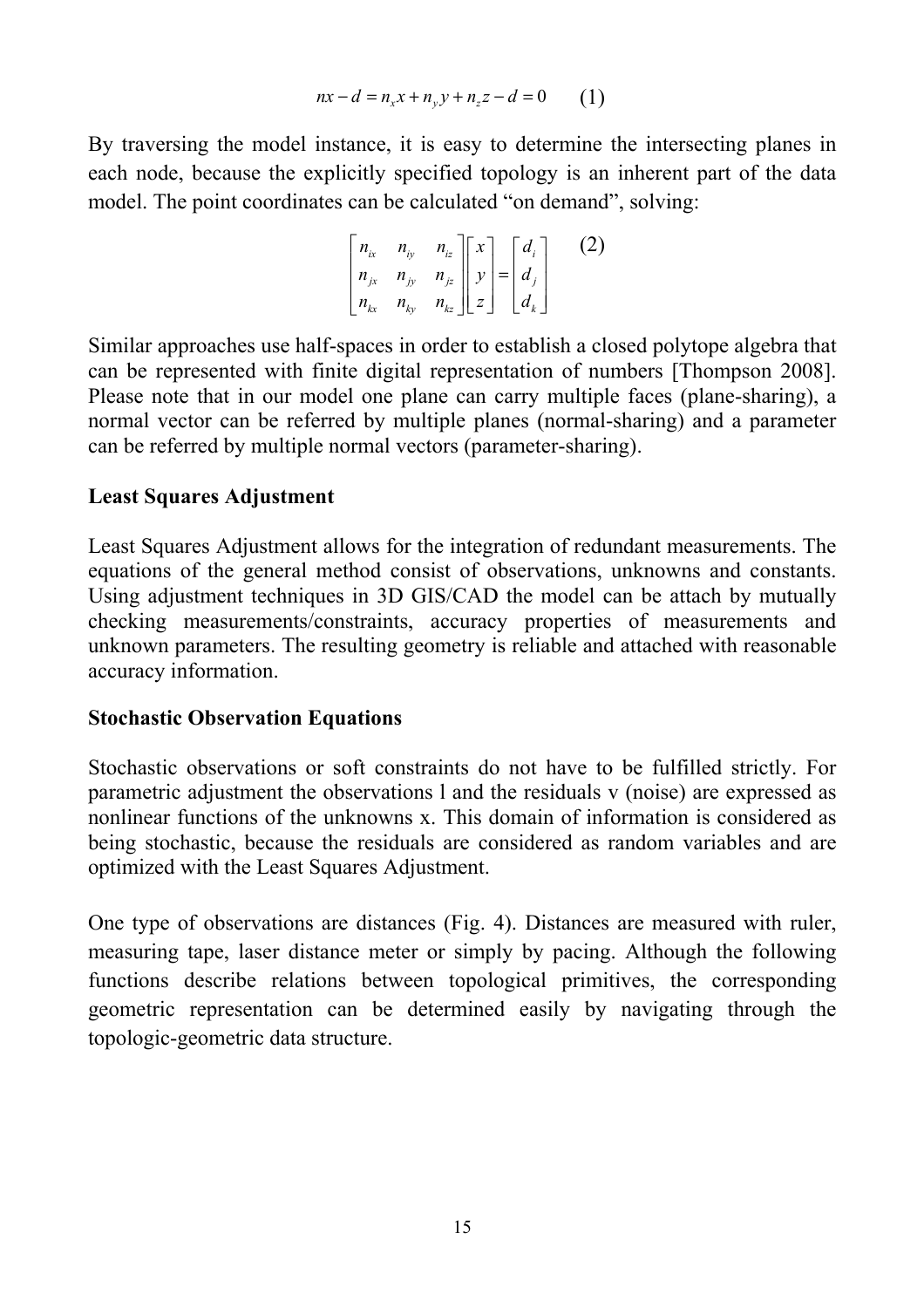

**Fig. 4:** Visualisation of stochastic observations (inverse picture)

**Distance Face-Face.** If a distance l between the parallel faces located on planes i and j is measured the observation equation is:

$$
l+v=d_j-d_i \qquad (3)
$$

**Distance Face-Node.** If a distance l between the faces i and node j∩k∩l, that is the intersection of the planes j, k and l, is measured the observation equation is:

$$
l + v = \langle n_i, p_{jkl} \rangle + d_i
$$
 (4)  

$$
p_{jkl} = \left[ \left( n_j, n_k, n_l \right)^{T} \right]^{-1} \left( d_j, d_k, d_l \right)^{T}
$$

**Distance Node-Node** If a distance 1 between node i∩j∩k and node l∩m∩n is measured the observation equation distance node-node is described as:

$$
l + v = \|p_{ijk} - p_{lmn}\|
$$
 (5)  

$$
p_{ijk} = \left[ (n_i, n_j, n_k)^T \right]^{-1} (d_i, d_j, d_k)^T
$$

$$
p_{lmn} = \left[ (n_l, n_m, n_n)^T \right]^{-1} (d_l, d_m, d_n)^T
$$

**Local spherical coordinates**  $(r, \theta, \phi)^T$  (Fig. 5) are taken with the total station at position  $(x_T, y_T, z_T)^T$ . Only one rotational degree of freedom  $\omega$  remains for each instrumental set up, because the rotating axis of total station is adjusted to the vertical. The three components of  $(r, \theta, \phi)^T$  are considered to stochastically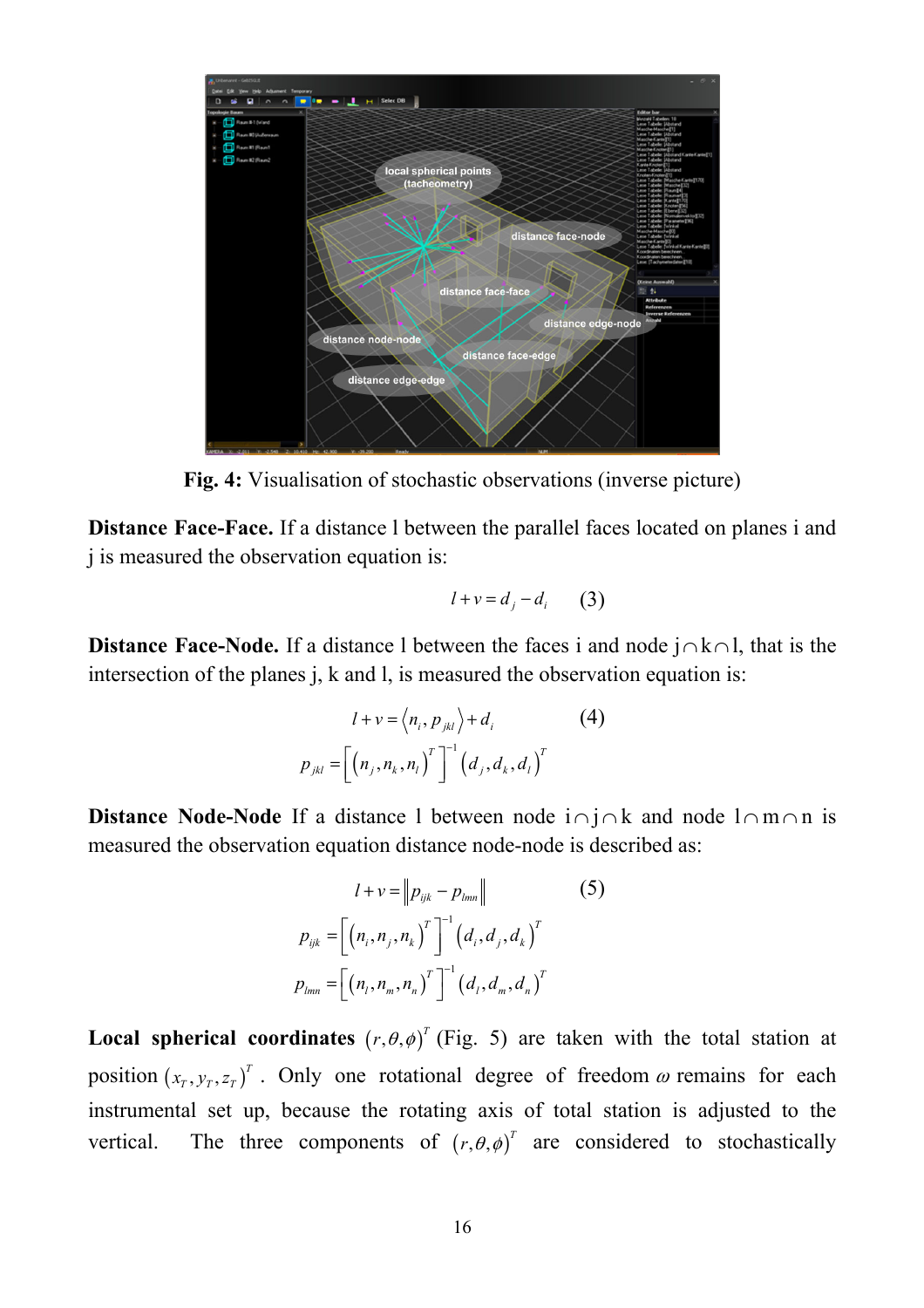independent. The observation equation of type spherical point i on face j is described as a conditional equation:

$$
f(x, l+v) = \langle p_i, n_j \rangle - d_j
$$
  
\n
$$
= \left\langle \begin{pmatrix} (r_i + v_r) \sin(\theta_i + v_\theta) \cos(\phi + v_\phi + \omega_r) \\ (r_i + v_r) \sin(\theta_i + v_\theta) \sin(\phi + v_\phi + \omega_r) \\ (r_i + v_r) \cos(\theta_i + v_\theta) \end{pmatrix} + \begin{pmatrix} x_r \\ y_r \\ z_r \end{pmatrix}, n_j \right\rangle - d_j
$$
\n(6)

### **Deterministic Constraints**

Deterministic constraints have to be fulfilled strictly; therefore no stochastic part (residual v) is contained in the mathematical function. Deterministic constraints have the advantage of reinforcing the estimated solution by increasing the (stochastic) redundancy. The disadvantage is that wrongly specified or linear dependent constraints could lead to singular equation system.

**Normal vector**. Since the Hessian Normal Form is valid only if the normal vector is of length 1, the algorithm must ensure the normalisation of the normal vector *n* .

$$
||n|| = \langle n, n \rangle = \sqrt{n_x^2 + n_y^2 + n_z^2} = 1
$$
 (7)

**Angular Constraints** are attached to the model for ensuring the observational integrity (like parallelism of faces that are connected by a distance measurement) and to find a mathematical description for "obvious" situations like "wall perpendicular to floor" or "floor parallel to ceiling". Angular constraints are of type "Face-Face", "Face-Edge" or "Edge-Edge".

**Angular Constraints Face-Face**. If the planes i and j of two faces are perpendicular an additional constraint is attached to the system of equations. The constraint is given by the normal vectors dot product.

$$
\left| \left\langle n_i, n_j \right\rangle \right| = 0...perpendicular \qquad (8)
$$

The constraints "face-edge" and "edge-edge" are modelled equivalently [Clemen 2008].

A good practice is to process the angular constraints as "soft constraints" in a first step by simply attaching a residual v to each right hand side of the equation. If the condition passes the statistical test, it can be considered as being deterministic in a second step.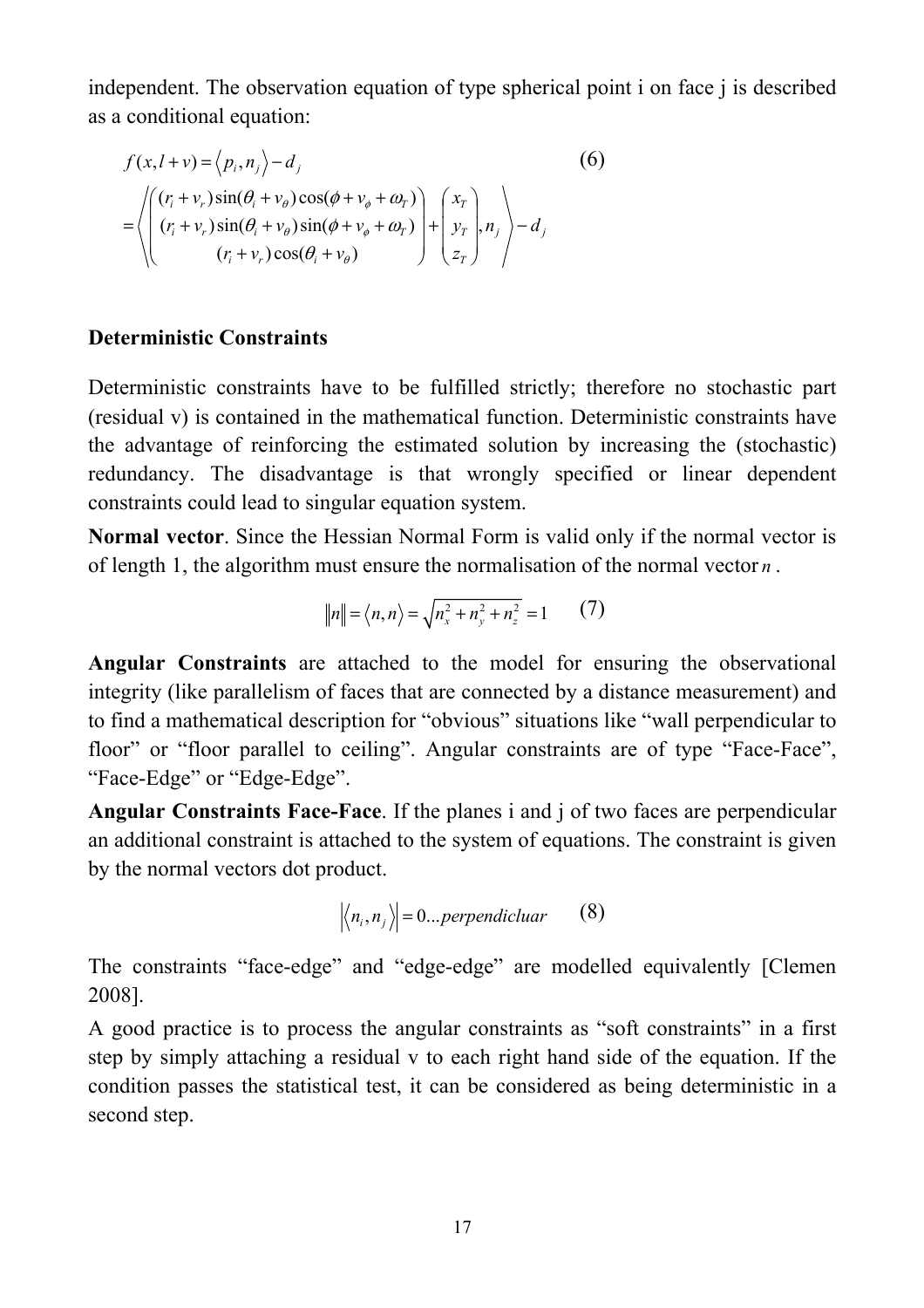

**Fig. 5:** Exemplary workflow to test the data model

## **Exemplary Workflow**

In order to test the data model (Fig. 5), we use Google SketchUp as "Topology Editor". The 3D Model is draught on site. The exported Colada model is converted to an XML model instance that could be parsed and processed by our OpenGL based "Observation Editor". The measurements are collected using total station and laser distance meter. Back at the office they are adjusted with an "Adjustment Tool" and finally exported to dxf-format.

## **Future Work**

Future work will be done in three domains: Use case evaluation, statistical testing and GUI integration. Evaluating use cases will include larger survey projects, deformation analysis, 3D data enhancement of existing model instances and the data model's application during the design phase of a building. The possibilities of statistical testing are not jet fully explored. Efforts will be made on applying well known test standards to the surface-based parameterisation. Currently we are working on the integration of our C++ algorithms to the Google SketchUp GUI in order to enable the user to work with only one software interface.